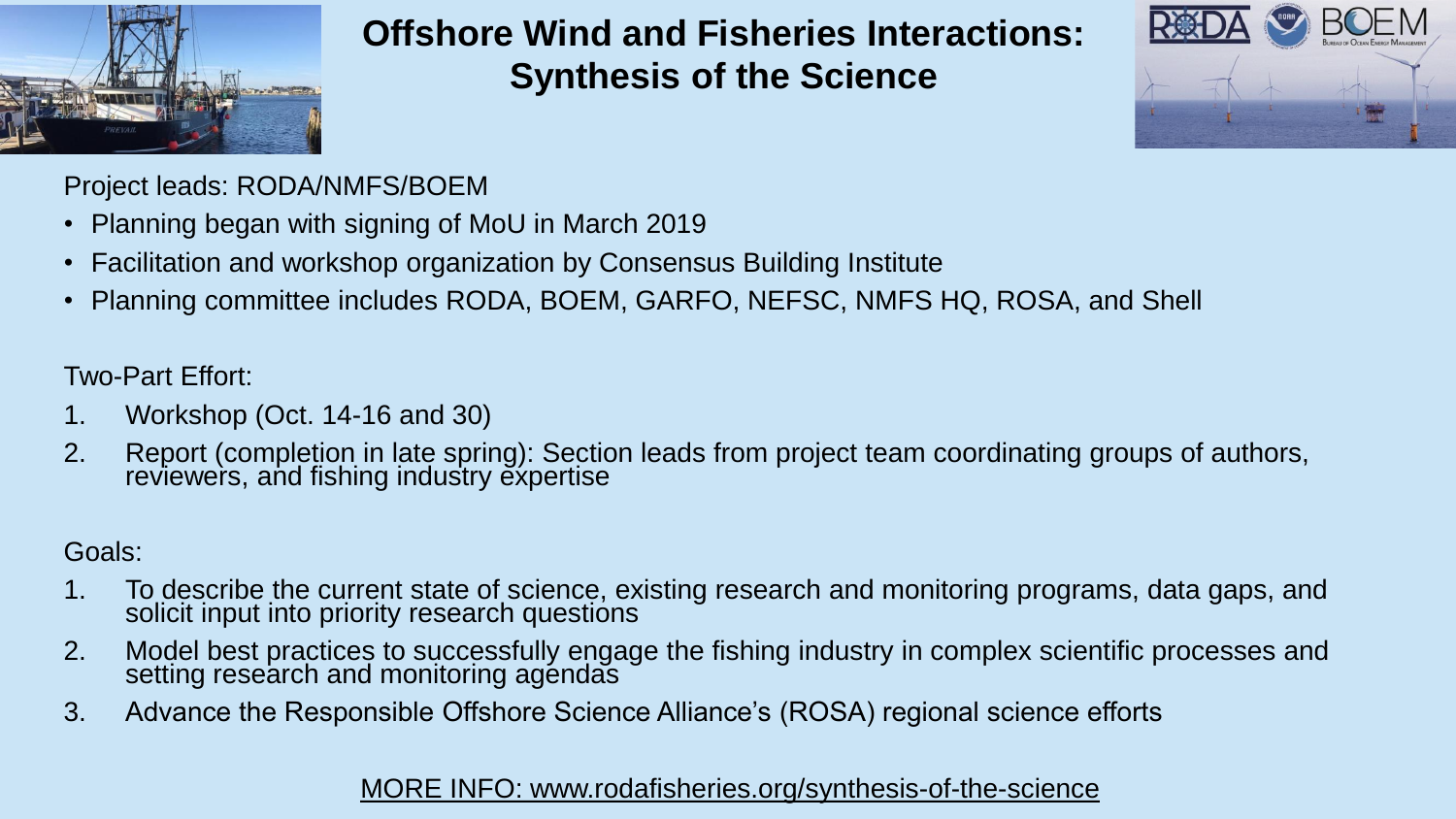

**Offshore Wind and Fisheries Interactions: Synthesis of the Science**



Recordings for Day 1 & 2 available on RODA website (Day 3 forthcoming)

Large collaborative effort: We warmly welcome research teams and experts involved in fish/fisheries/OSW research to participate!

Best practices emphasize the importance of including fishing industry experts to:

- 1. Increase credibility/legitimacy of studies through enhanced informationsharing, ensure néeds & opinions of affected parties are addressed, build capacity for effective joint work
- 2. Obtain the best available information from on-water observations, enhance existing and future data collection efforts, improve data interpretation
- 3. Reduce conflicts between fisheries & OSW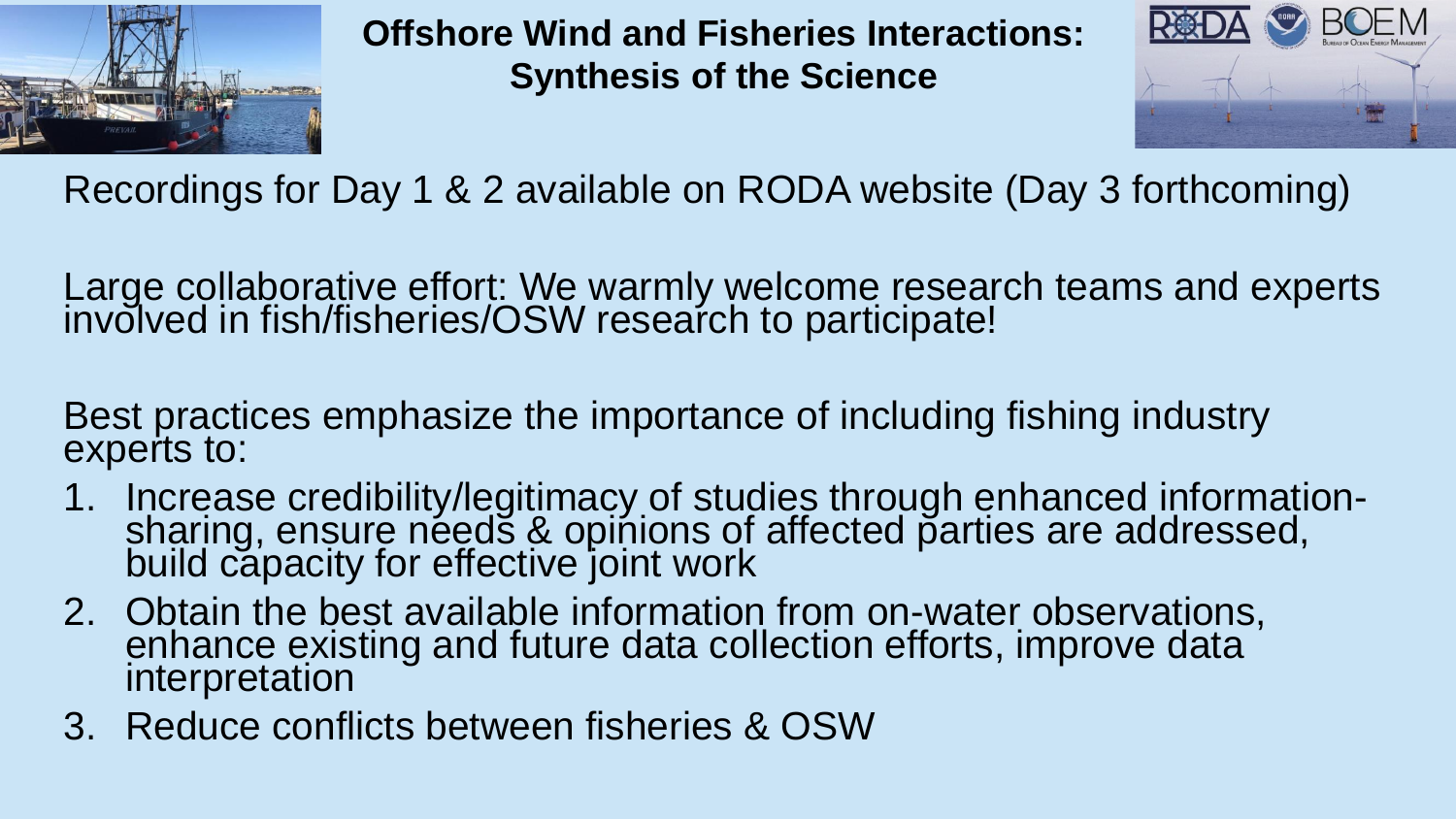

## General Topics



## 1. Ecosystem Effects

- Benthic habitat modification
- Physical habitat modification
- Physical oceanographic process modification
- Ecosystem synthesis Biological impacts
- 2. Fisheries Socio-Economics
	- Distribution of effort
	- Navigation
	- Safety
	- Impacts to coastal communities (secondary/tertiary impacts)
	- Gear loss
	- Ports/infrastructure
	- Opportunity costs

## 3. Fisheries Management and Data Collection

- Fishery Dependent Data Collection
- Fishery Independent Data Collection
- Impacts on Management
- 4. Methods and Approaches
	- Cumulative impacts
	- Integrated ecosystem assessment
	- Innovative monitoring approaches and technologies
	- Regional science planning